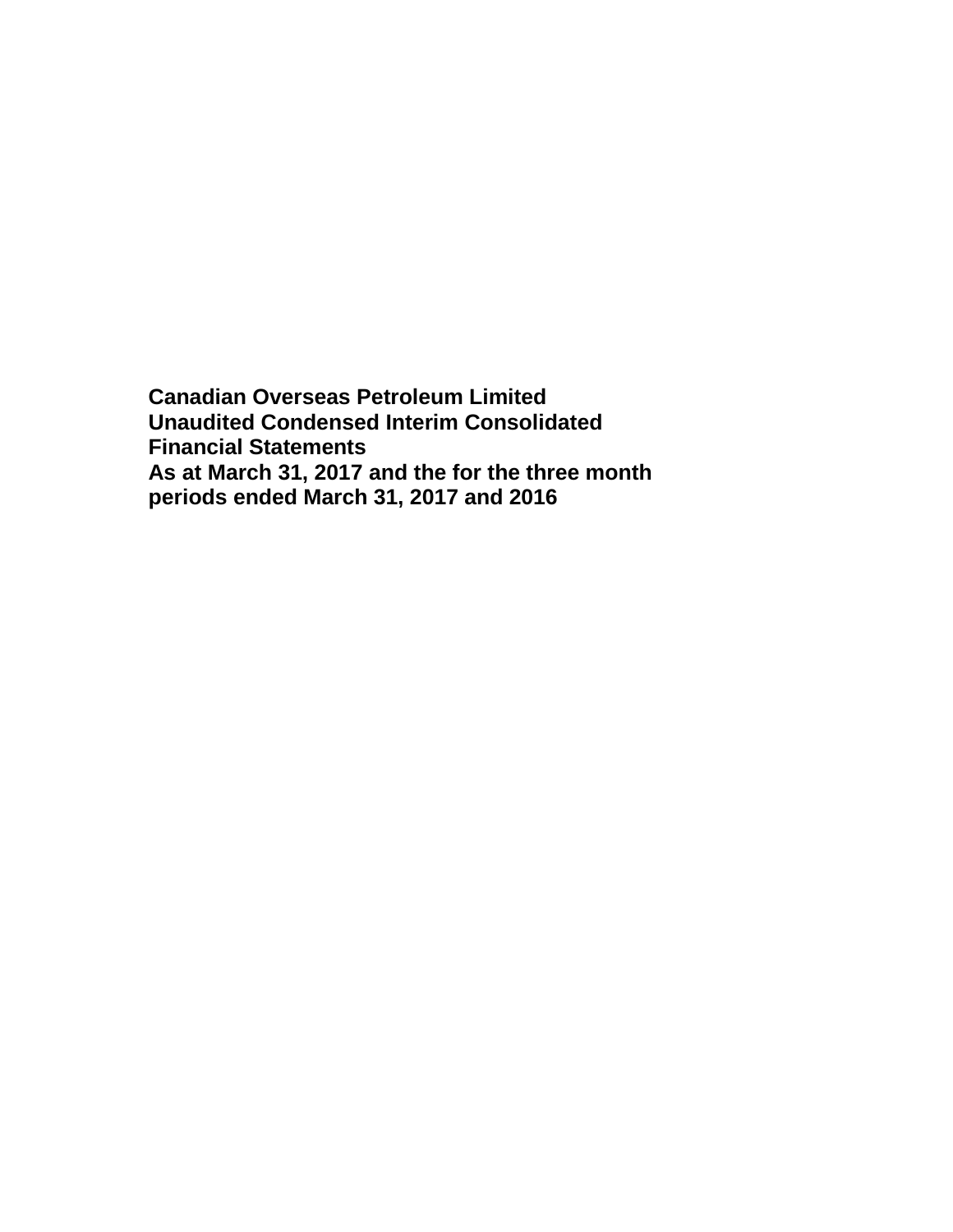#### **Management's Responsibility for Consolidated Financial Statements**

The information provided in these unaudited condensed interim consolidated financial statements is the responsibility of management. In the preparation of the statements, estimates are sometimes necessary to make a determination of future values for certain assets or liabilities. Management believes such estimates have been based on careful judgments and have been properly reflected in the accompanying consolidated financial statements.

Management maintains a system of internal controls to provide reasonable assurance that the Company's assets are safeguarded and to facilitate the preparation of relevant and timely information.

The audit committee has reviewed the unaudited condensed interim consolidated financial statements with management and the auditors, and has reported to the Board of Directors. The Board of Directors has approved the unaudited consolidated interim financial statements as presented.

*Signed "Arthur S. Millholland" Signed "Aleksandra Owad"* Arthur S. Millholland Aleksandra Owad President and Chief Executive Officer Chief Financial Officer May 5, 2017 May 5, 2017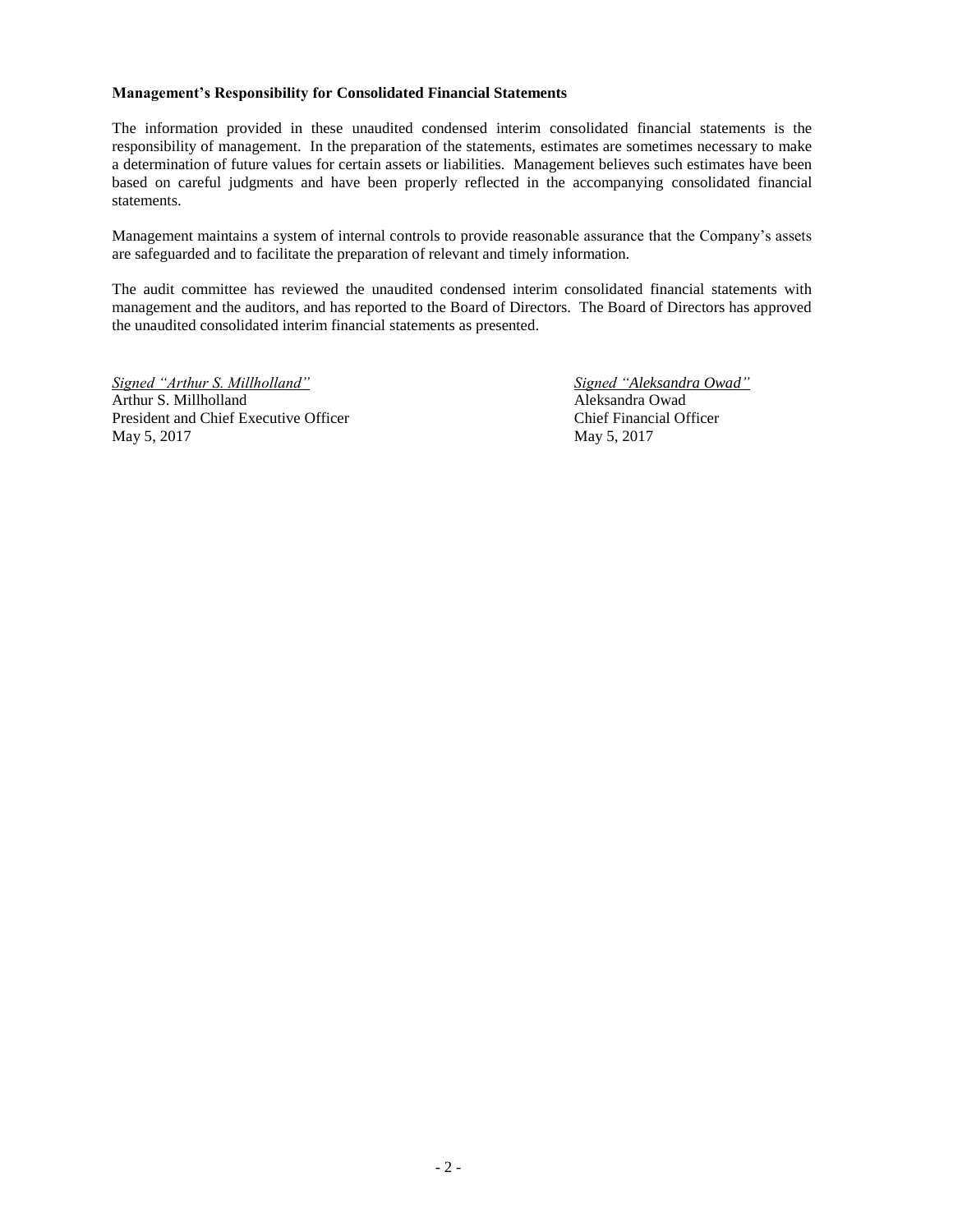# **Canadian Overseas Petroleum Limited Condensed Consolidated Statements of Financial Position (unaudited) (in thousands of United States dollars)**

| As at                                                           | March 31,<br>2017 | December 31,<br>2016  |
|-----------------------------------------------------------------|-------------------|-----------------------|
|                                                                 |                   |                       |
| <b>Assets</b>                                                   |                   |                       |
| Current                                                         |                   |                       |
| Cash and cash equivalents                                       | \$<br>1,591       | $\mathbb{S}$<br>2,565 |
| Accounts receivable                                             | 201               | 210                   |
| Prepaid expenses                                                | 123               | 179                   |
|                                                                 | 1,915             | 2,954                 |
| Deposits and prepayments                                        | 48                | 48                    |
| Exploration and evaluation assets (note 4)                      | 15,530            | 15,407                |
| Office equipment                                                | 66                | 71                    |
|                                                                 | \$<br>17,559      | \$18,480              |
| <b>Liabilities</b>                                              |                   |                       |
| Current                                                         |                   |                       |
| Accounts payable and accrued liabilities                        | \$<br>1,178       | \$<br>991             |
|                                                                 | 1,178             | 991                   |
| Derivative liability (note $5(a)$ )                             | 71                | 335                   |
|                                                                 | 1,249             | 1,326                 |
| <b>Shareholders' Equity</b>                                     |                   |                       |
| Share capital (note $5(a)$ )                                    | 124,874           | 124,874               |
| Warrants (note $5(b)$ )                                         | 2,612             | 2,612                 |
| Contributed capital reserve (note $5(c)$ )                      | 50,111            | 50,111                |
| Deficit                                                         | (159, 254)        | (158, 448)            |
| Accumulated other comprehensive loss                            | (2,033)           | (1,995)               |
|                                                                 | 16,310            | 17,154                |
|                                                                 | \$<br>17,559      | \$18,480              |
| $\mathbf{L}_{\text{max}}$ of an energy expected to $\mathbf{L}$ |                   |                       |

#### **Nature of operations** *(note 1)* **Going concern** *(note 2)* **Commitments and contractual obligations** *(note 6)*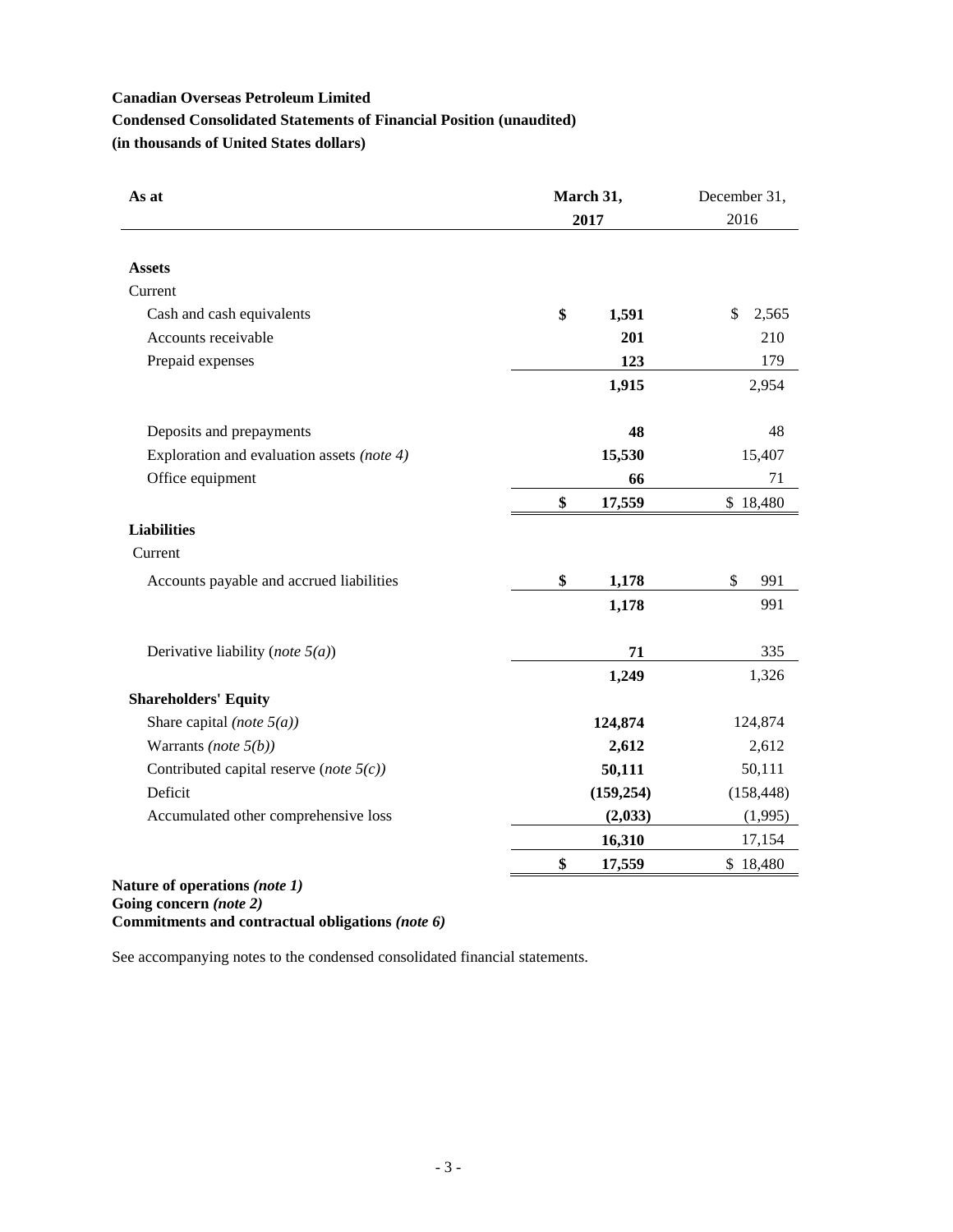### **Canadian Overseas Petroleum Limited**

# **Condensed Consolidated Statements of Comprehensive Loss (unaudited)**

**(in thousands of United States dollars, except per share amounts)**

| For the three months ended March 31                  | 2017          | 2016          |
|------------------------------------------------------|---------------|---------------|
|                                                      |               |               |
| <b>Operations</b>                                    |               |               |
| Administrative                                       | \$<br>(1,130) | \$<br>(1,038) |
| Depreciation                                         | (5)           | (13)          |
|                                                      | (1, 135)      | (1,051)       |
| <b>Finance income and costs</b>                      |               |               |
| Interest income                                      | 5             | 3             |
| Derivative gain / (loss) (note $5(a)$ )              | 267           | (654)         |
| Foreign exchange gain / (loss)                       | 58            | (46)          |
|                                                      | 330           | (697)         |
|                                                      |               |               |
| Loss before investments in joint ventures            | (805)         | (1,748)       |
| Loss on investment in joint venture (note $3$ )      | (1)           | (2)           |
| Net loss                                             | (806)         | (1,750)       |
|                                                      |               |               |
| (Loss) / gain on translation of foreign subsidiaries | (38)          | 62            |
|                                                      |               |               |
| Comprehensive loss                                   | \$<br>(844)   | \$<br>(1,688) |
|                                                      |               |               |
| Loss per share (basic and diluted)                   | \$<br>(0.00)  | \$<br>(0.00)  |
|                                                      |               |               |
| Weighted average number of shares outstanding        | 617,139,350   | 482,339,196   |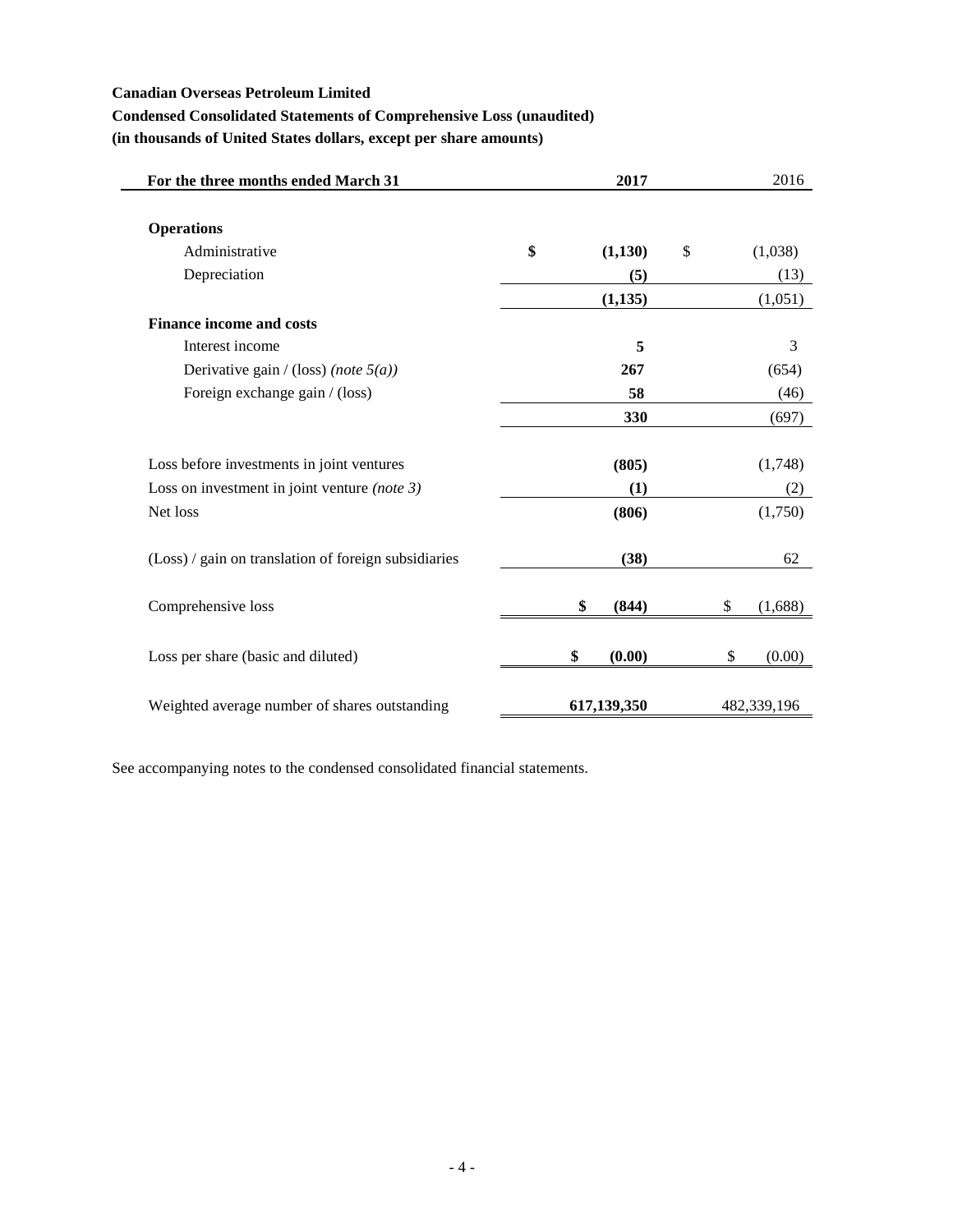# **Canadian Overseas Petroleum Limited**

# **Condensed Consolidated Statements of Changes in Equity (unaudited)**

**(in thousands of United States dollars)**

|                                                 |      |              |               |                 |                               |               |     | <b>Accumulated</b>             |               |
|-------------------------------------------------|------|--------------|---------------|-----------------|-------------------------------|---------------|-----|--------------------------------|---------------|
|                                                 |      | <b>Share</b> |               |                 | <b>Contributed</b><br>Capital |               |     | <b>Other</b><br>Comprehensive  | <b>Total</b>  |
|                                                 |      | Capital      |               | <b>Warrants</b> | <b>Reserve</b>                |               |     | Deficit Income/ $(Loss)^{(1)}$ | <b>Equity</b> |
| <b>Balance at January 1, 2016</b>               | S    | 120,730      |               | \$2,612         | \$<br>48,014                  | \$ (151,687)  | \$  | (2, 462)                       | \$17,207      |
| Comprehensive (loss) /<br>income for the period |      | ٠            |               |                 |                               | (1,750)       |     | 62                             | (1,688)       |
| <b>Balance at March 31, 2016</b>                | - \$ | 120,730      |               | \$2,612         | \$<br>48,014                  | \$ (153, 437) | \$  | (2,400)                        | \$15,519      |
| <b>Balance at December 31, 2016</b>             | \$   | 124,874      |               | \$2,612         | \$<br>50,111                  | \$ (158, 448) | \$  | (1,995)                        | \$17,154      |
| Comprehensive (loss) for the<br>period          |      | ٠            |               |                 |                               | (806)         |     | (38)                           | (844)         |
| <b>Balance at March 31, 2017</b>                |      | \$124,874    | <sup>\$</sup> | 2,612           | \$50,111                      | \$ (159,254)  | \$. | (2,033)                        | \$<br>16,310  |

**(1)**As at March 31, 2017 and 2016, the accumulated other comprehensive income balance consists of unrealized foreign exchange on translation of foreign subsidiaries.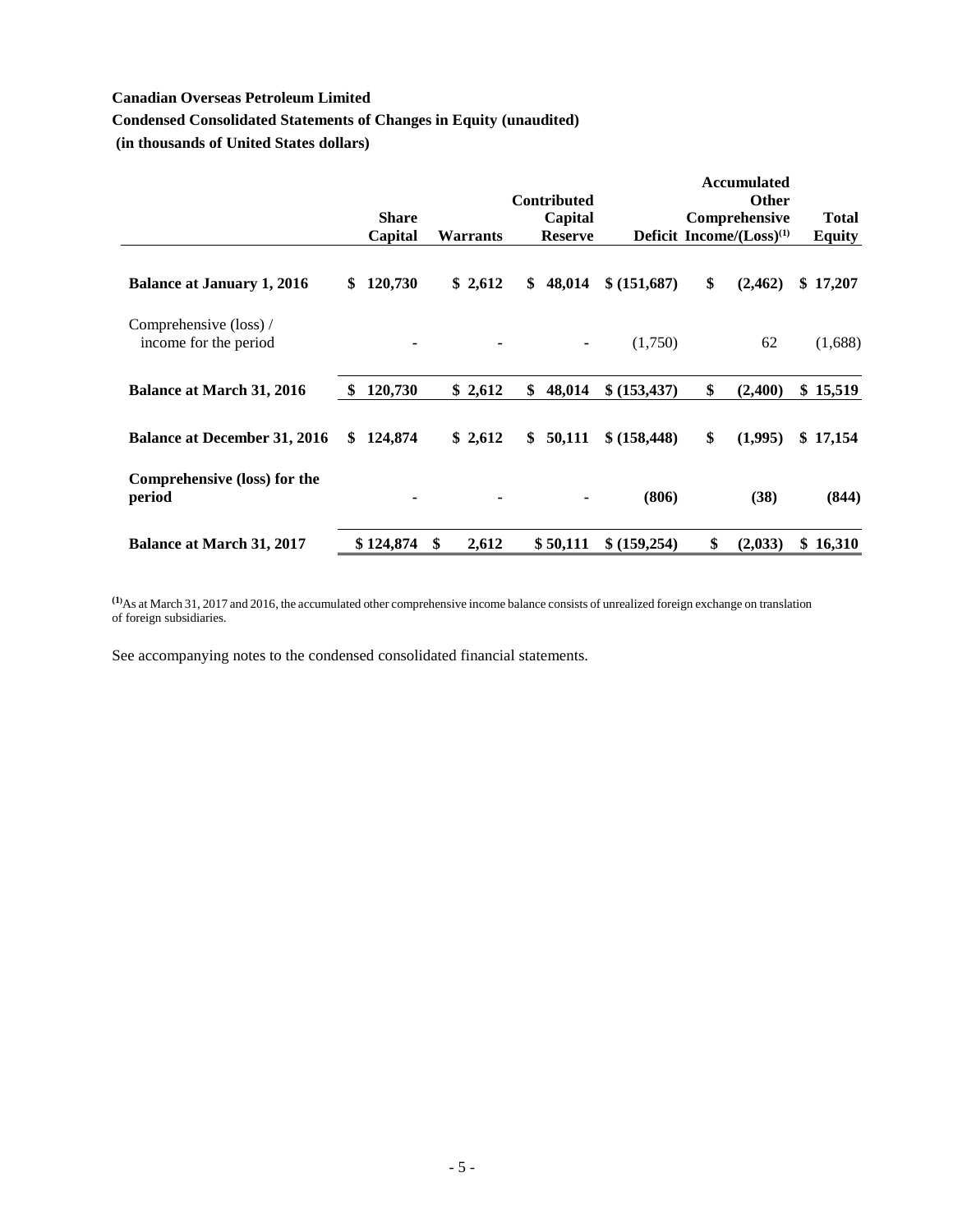# **Canadian Overseas Petroleum Limited**

# **Condensed Consolidated Statements of Cash Flows (unaudited)**

**(in thousands of United States dollars)**

| For the three months ended March 31                                                   | 2017        | 2016          |
|---------------------------------------------------------------------------------------|-------------|---------------|
| <b>Cash Used In Operating Activities</b>                                              |             |               |
| Loss                                                                                  | \$<br>(806) | \$<br>(1,750) |
| Interest income                                                                       | (5)         | (3)           |
| Add (deduct) non-cash items:                                                          |             |               |
| Derivative (gain) / loss (note $5(a)$ )                                               | (267)       | 654           |
| Depreciation                                                                          | 5           | 13            |
| Unrealized foreign exchange (gain) / loss                                             | (66)        | 46            |
| Loss on investment in joint venture (note $3$ )                                       | 1           | 2             |
|                                                                                       | (1, 138)    | (1,038)       |
| Net change in non-cash working capital (note 8)                                       | 252         | 302           |
|                                                                                       | (886)       | (736)         |
| <b>Investing Activities</b>                                                           |             |               |
| Additions to office equipment                                                         | (1)         |               |
| Additions to exploration and evaluation assets                                        |             |               |
| (note 4)                                                                              | (123)       | (41)          |
| Additions to investment in joint venture (note $3$ )                                  | (1)         | (2)           |
| Interest income                                                                       | 5           | 3             |
|                                                                                       | (120)       | (40)          |
|                                                                                       |             |               |
| Decrease in cash and cash equivalents<br>during the period                            | (1,006)     | (776)         |
| Effect of foreign exchange on cash and cash<br>equivalents held in foreign currencies | 32          | 79            |
| Cash and cash equivalents, beginning of period                                        | 2,565       | 2,015         |
| Cash and cash equivalents, end of period                                              | \$<br>1,591 | \$<br>1,318   |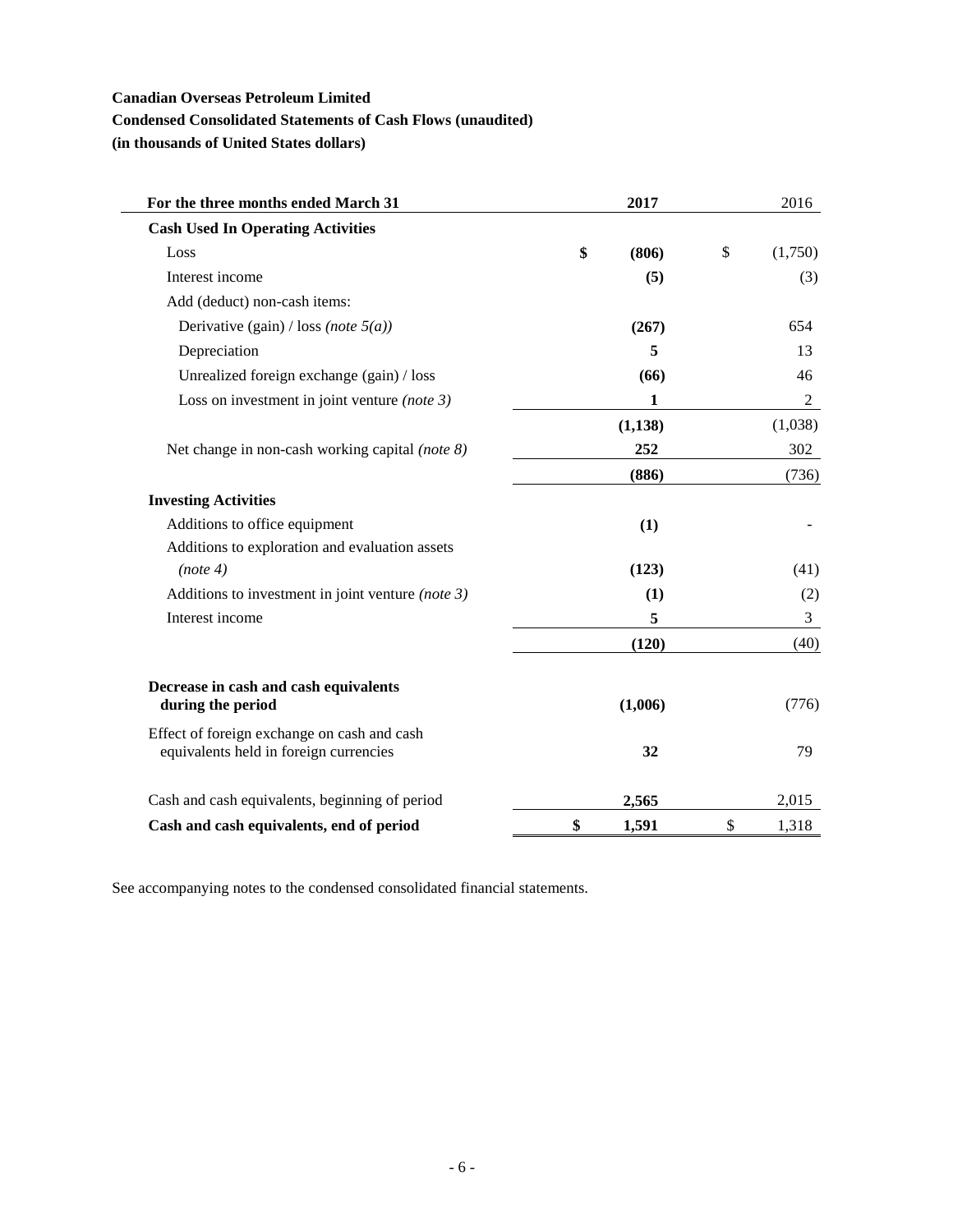# **1. NATURE OF OPERATIONS**

Canadian Overseas Petroleum Limited ("COPL" or the "Company"), is a widely-held publicly traded company incorporated and domiciled in Canada. The Company's common shares are traded on the TSX Venture Exchange in Canada and the London Stock Exchange in the UK. The Company's registered office is in Calgary, Alberta at 400, 444 – 7th Avenue S.W.

COPL and its subsidiaries are involved in the identification, acquisition, exploration and development of oil and natural gas offshore reserves. As at March 31, 2017, the Company has the following subsidiaries, all of which are wholly-owned directly or indirectly:

- COPL Technical Services Limited, which is involved in providing technical and administrative services to the COPL group of companies;
- Canadian Overseas Petroleum (UK) Limited ("COPL UK"), incorporated in the United Kingdom ("UK") is providing technical and projects related services to the COPL group of companies;
- Canadian Overseas Petroleum (Bermuda Holdings) Limited, Canadian Overseas Petroleum (Bermuda) Limited ("COPL B") and Canadian Overseas Petroleum (Namibia) Limited, which were incorporated to conduct operations in offshore Liberia and elsewhere in Africa.

The Company, along with an unrelated company, Shoreline Energy International Limited, incorporated Shoreline Canoverseas Petroleum Development Corporation Limited ("ShoreCan") in October 2014 in Bermuda to focus on acquisitions of upstream oil and gas exploration, development and producing assets in sub-Saharan Africa. Both partners hold a 50% interest in the joint venture.

### **2. BASIS OF PREPARATION AND GOING CONCERN**

#### *Basis of Preparation and Compliance*

The Company's unaudited condensed interim consolidated financial statements ("financial statements") have been prepared in accordance with International Accounting Standard ("IAS") 34, "Interim Financial Reporting" following acceptable accounting policies under International Financial Reporting Standards ("IFRS") and are reported in thousands of United States dollars ("\$"). The Company's financial statements should be read in conjunction with the Company's audited annual consolidated financial statements as at and for the years ended December 31, 2016 and 2015, which outline the Company's significant accounting policies in Note 3 thereto, which have been applied consistently in these financial statements, as well as the Company's critical accounting judgments and key sources of estimation uncertainty which are also set out in Note 3 thereto.

#### *Going Concern*

These financial statements are prepared on a going concern basis which assumes that the Company will be able to realize its assets and discharge its liabilities in the normal course of business.

Currently, the Company does not have material cash inflows and/or adequate financing to develop profitable operations. The Company is pursuing exploration projects and contracts that will require substantial additional financing before they are able to generate positive operating cash flows. Accordingly, the Company's continued successful operations are dependent on its ability to obtain additional financing. There is no assurance that the Company will be able to obtain adequate financing in the future or that such financing will be obtained on terms advantageous to the Company. With no assurance that financing will be obtained in 2017, there is material uncertainty that may cast substantial doubt on the Company's ability to continue as a going concern. These financial statements do not give effect to adjustments that would be necessary to the carrying values and classifications of assets and liabilities should the Company be unable to continue as a going concern.

The financial statements were authorized for issue by the Company's Board of Directors on May 5, 2017.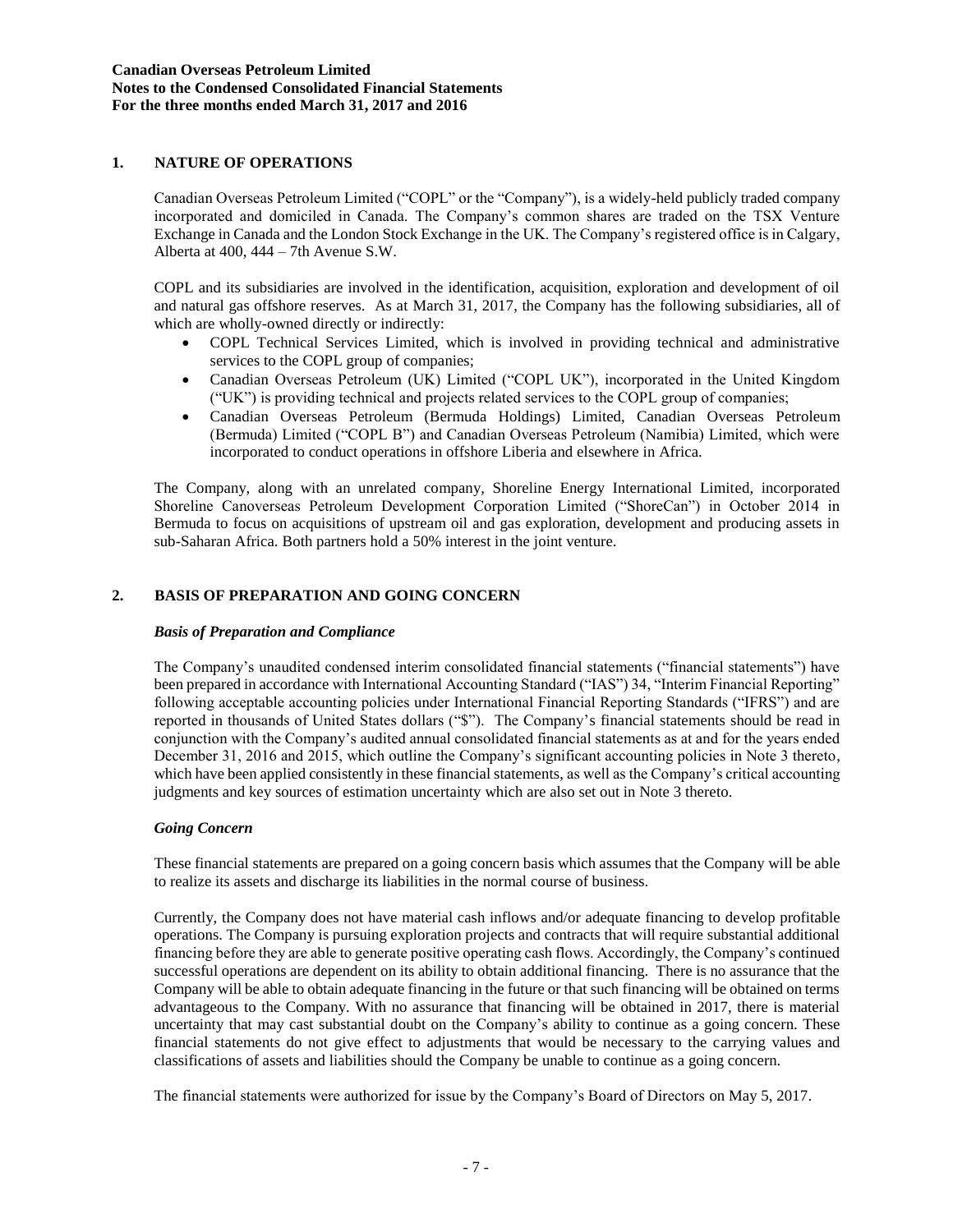# **3. INVESTMENT IN JOINT VENTURE**

The Company currently holds a 50% interest in a jointly controlled entity, ShoreCan, focusing on acquisitions of upstream oil and gas exploration, development and producing assets in sub-Saharan Africa. The determination of ShoreCan as a joint venture was based on ShoreCan's structure through a separate legal entity whereby neither the legal form nor the contractual arrangement give the owners rights to the assets and obligations for the liabilities within the normal course of business, nor does it give the rights to the economic benefits of the assets or responsibility for settling liabilities associated with the arrangement.

The Company and its joint venture partner signed a funding agreement, effective October 24, 2014 (the "Funding Agreement") providing financial support as needed in proportion to its interest (50% each) in ShoreCan for ShoreCan's expenses and obligations. The Funding Agreement does not impose any guarantees from the Company and/or its joint venture partner. Amounts advanced to ShoreCan under the terms of the Funding Agreement are unsecured and payable on or before October 24, 2017 contingent upon ShoreCan generating its own cashflows. Interest is charged monthly at an annual rate of 3.0% above 12 month USD LIBOR.

### *Nigeria*

On September 13, 2016, ShoreCan closed an acquisition of 80% of the issued share capital of Essar Exploration and Production Limited (Nigeria) ("Essar Nigeria"), a company which sole asset is a 100% interest in exploration license OPL 226 offshore Nigeria. As part of the shareholder agreement, ShoreCan has agreed to cover the funding of Essar Nigeria's operations. As a party to a Production Sharing Contract ("PSC") for OPL 226, Essar Nigeria is required to seek Nigerian Government ministerial consent for the transaction. The respective application has been made and the parties to the transaction are awaiting its approval.

In January 2017, three ShoreCan's representatives were appointed Directors of Essar Nigeria, gaining majority on Essar Nigeria board. ShoreCan has assessed that the transaction does not meet criteria of a business acquisition as Essar Nigeria is in exploration/development stage and as at March 31, 2017, ShoreCan has legal control over Essar Nigeria.

As at the date of filing of these interim financial statements, Shorecan has assessed that they do not have control under the control framework of IFRS 10, *Consolidated Financial Statements*. Accordingly, the below summarized statements of ShoreCan, do not include Essar Nigeria results for the first quarter of 2017 and the \$0.25 million representing the cash consideration paid, is still recognized as a deposit in ShoreCan's books as at as at March 31, 2017.

In addition, ShoreCan has committed to invest up to a maximum of \$80 million into Essar Nigeria in the form of an interest-free shareholder loan. The funds will be used for Essar Nigeria operations and in particular, to cover work program obligations, including the costs of drilling one well under Phase-1 of the PSC; the Phase-1 period was extended to November 30, 2017. Upon receiving final approval from the Nigerian Government, ShoreCan will finalize the recording of this investment based on the fair values of Essar Nigeria's assets and liabilities. As at December 31, 2015, as per Essar Nigeria's audited financial statements, Essar Nigeria had total assets of \$69.8 million and total liabilities of \$69.7 million, including a loan to its parent of \$64.7 million. The agreement with Essar Nigeria provides for the repayment of this loan from future production.

As at the date of filing this condensed consolidated financial statements, COPL has not provided any guarantee in respect of obligations, commitments and/or losses of either ShoreCan or Essar Nigeria.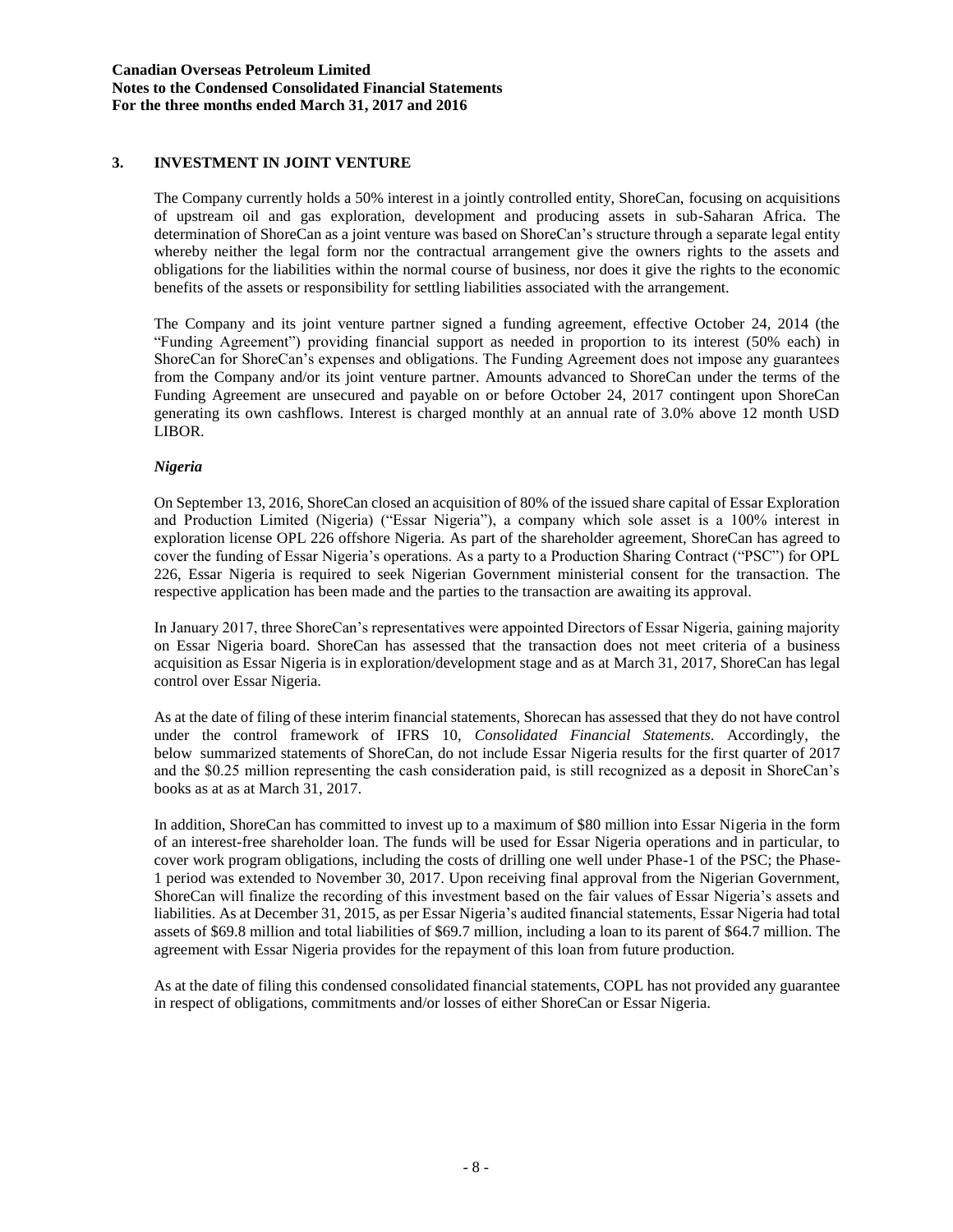### **3. INVESTMENT IN JOINT VENTURE (continued)**

### **Summarized statement of comprehensive loss for investment in joint venture under equity accounting:**

| For the three months ended March 31  |             |             |
|--------------------------------------|-------------|-------------|
| (\$000's)                            | 2017        | 2016        |
| Revenues                             | \$          | \$<br>۰     |
| Expenses                             |             |             |
| General and administration           | (634)       | (1,065)     |
|                                      | (634)       | (1,065)     |
| Finance income                       |             |             |
| Foreign exchange gain                | ۰           |             |
| Interest expense                     | (133)       | (58)        |
|                                      | (133)       | (57)        |
| Net Loss                             | (767)       | (1, 122)    |
| Share of equity investment (percent) | 50%         | 50%         |
| Company's share of net loss          | \$<br>(384) | \$<br>(561) |

Included in ShoreCan's expenses for the three months ended March 31, 2017, is \$0.3 million (2016 - \$0.5 million) of management and technical services and \$66,000 (2016 - \$29,000) of interest expense charged by the Company and its subsidiaries.

### **Carrying value of investment in joint venture under equity accounting:**

| Statement of financial position<br>(\$000's) | March 31,<br>2017 | December 31.<br>2016 |          |  |
|----------------------------------------------|-------------------|----------------------|----------|--|
| Assets                                       |                   |                      |          |  |
| Non-current Assets                           | S<br><b>250</b>   | \$                   | 252      |  |
|                                              | 250               |                      | 252      |  |
| Liabilities                                  |                   |                      |          |  |
| <b>Current liabilities</b>                   | (380)             |                      | (271)    |  |
| Non-current liabilities                      | (11, 651)         |                      | (10,994) |  |
|                                              | (12, 031)         |                      | (11,265) |  |

#### **Reconciliation of carrying amount of net investment in joint venture:**

| <b>Carrying amount - Opening</b>               |      |
|------------------------------------------------|------|
| Increases in net investment in joint venture   |      |
| during the period                              | 80   |
| Loss recognized on investment in joint venture | (80) |
| <b>Carrying amount - Ending</b>                |      |

As at March 31, 2017, ShoreCan's non-current liabilities included \$5.9 million due to the Company under the terms of the Funding Agreement (December 31, 2016 - \$5.5 million).

For the three months ended March 31, 2017, the Company's share of ShoreCan's losses of \$0.4 million (three months ended March 31, 2016 - \$0.6 million) exceed the Company's Net Investment of \$1,000 for this period (\$2,000 for three months ended March 31, 2016). Accordingly, under the equity method, the Company recognized its share of ShoreCan's losses of \$0.4 million for the three months ended March 31, 2017 (\$0.6 million for three months ended March 31, 2016).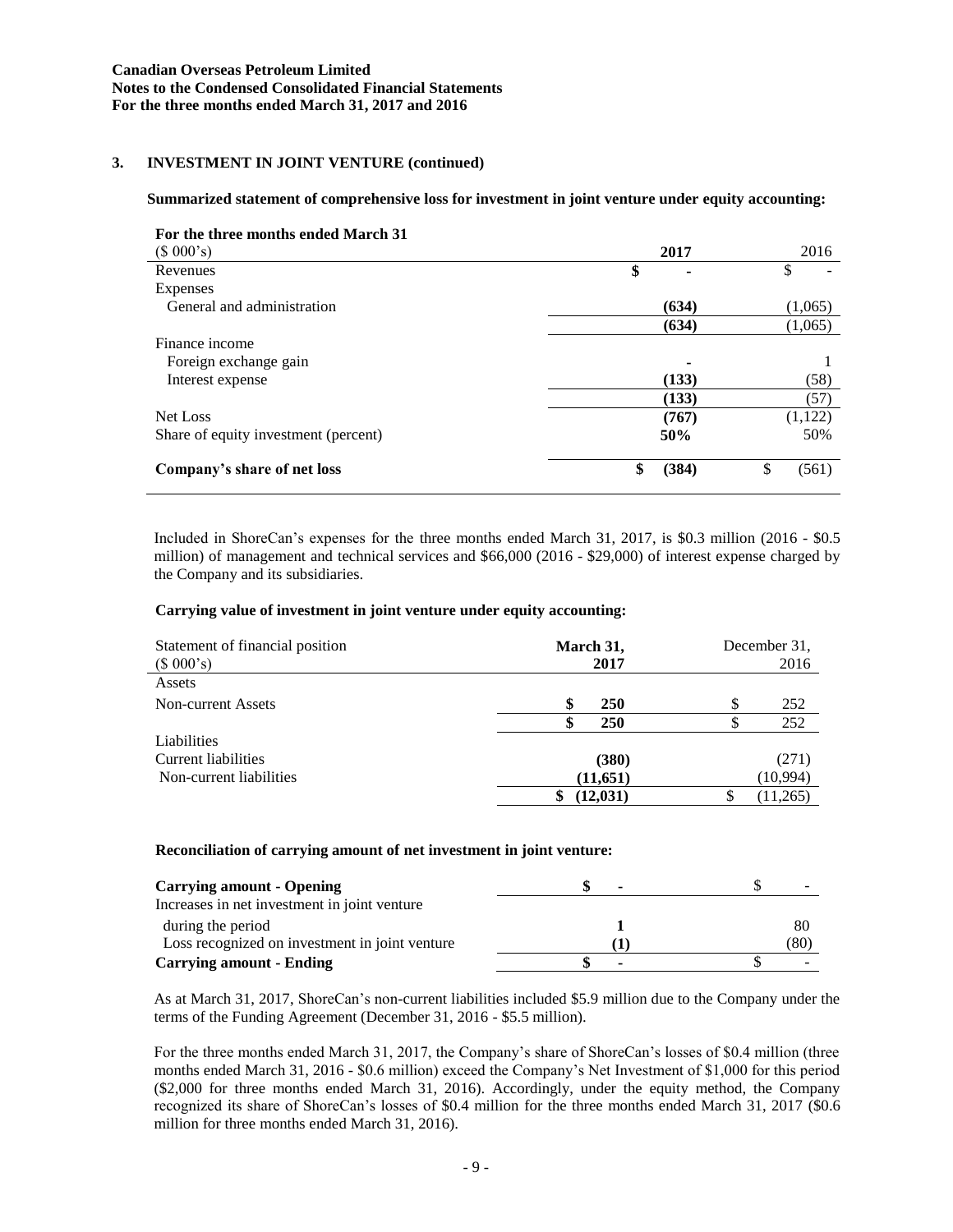# **3. INVESTMENT IN JOINT VENTURE (continued)**

As at March 31, 2017, the Company's share in ShoreCan's accumulated losses is \$5.9 million (December 31, 2016 - \$5.5 million). Unrecognized accumulated losses on the investment as of March 31, 2017 are \$5.1 million including \$0.4 million of unrecognized losses for three months ended March 31, 2017.

# **4. EXPLORATION AND EVALUATION ASSETS**

| (\$000's)               | <b>TOTAL</b> |
|-------------------------|--------------|
| As at January 1, 2016   | 16,455<br>S  |
| Additions               | 273          |
| Derecognition           | (1,321)      |
| As at December 31, 2016 | 15,407<br>S  |
| <b>Additions</b>        | 123          |
| As at March 31, 2017    | 15,530<br>S  |

### *Liberia*

The Company holds a 17% working interest in Block LB-13 offshore Liberia, with the remaining 83% being held by ExxonMobil Exploration and Production Liberia Limited, who is the operator under this license.

As at March 31, 2017, the Company's exploration and evaluation assets ("E&E") relate entirely to the Liberia project and consists mainly of 3D seismic of Block LB-13 and capitalized geological and geophysical evaluation work conducted on this block, net of \$1.3 million of E&E derecognized in 2016, further to drilling Mesurado-1 well that was not commercially successful. Currently both partners are evaluating the results from Mesurado-1 drilling and performing further geological and geophysical analysis on the rest of block LB-13.

# **5. SHARE CAPITAL**

### **a) Authorized and Issued Common Shares**

#### **Authorized**

An unlimited number of common voting shares (the "Common Shares") without nominal or par value and an unlimited number of preferred shares, issuable in series.

#### Issued

The issued share capital is as follows:

|                                                 | Number of<br><b>Common Shares</b> | Amount         |
|-------------------------------------------------|-----------------------------------|----------------|
| Balance, January 1, 2016                        | 482,339,196                       | \$120,730      |
| Issued pursuant to Non-Brokered Offering        | 22,857,143                        | 1,163          |
| Issued pursuant to Brokered Offering            | 101,066,868                       | 5,576          |
| Valuation of Warrants issued from the Offerings |                                   | (2,800)        |
| Issued pursuant to exercise of Warrants         | 10,876,143                        | 694            |
| Valuation of Warrants exercised                 | ۰                                 | 575            |
| Share issue costs                               |                                   | (1,064)        |
| <b>Balance, December 31, 2016</b>               | 617, 139, 350                     | 124,874<br>SS. |
| <b>Balance, March 31, 2017</b>                  | 617,139,350                       | 124,874        |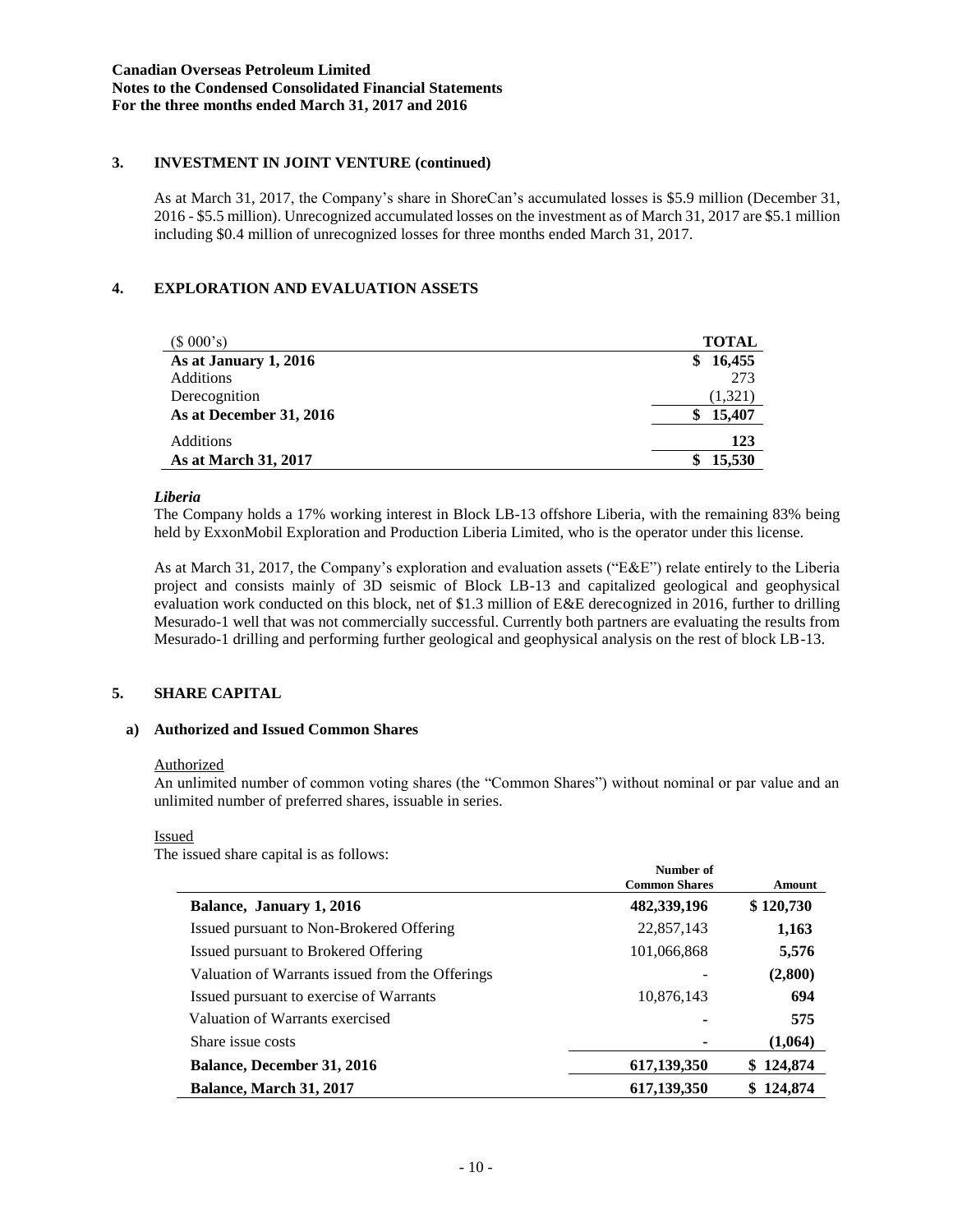# **5. SHARE CAPITAL (continued)**

### **a) Authorized and Issued Common Shares (continued)**

All Warrants issued during 2015 and 2016 have exercise price is in CAD or GBP; as the Company's functional currency is USD, these Warrants are classified as a derivative financial instruments. The following assumptions were used for Black-Scholes option pricing model to estimate the fair value of Warrants outstanding as at March 31, 2017:

|                               | 2015 Offering<br>Non-Brokered<br><b>Warrants</b><br><b>Offering Warrants</b><br>and Finder's<br>Warrants |       | <b>Brokered Offering</b><br>Warrants and Agent's<br>Warrants |
|-------------------------------|----------------------------------------------------------------------------------------------------------|-------|--------------------------------------------------------------|
| Risk-free interest rate       | $0.52\%$                                                                                                 | 0.13% | $0.63\%$                                                     |
| Weighted average life (years) | 0.2                                                                                                      | 1.1   | 1.1                                                          |
| Expected volatility           | 90%                                                                                                      | 90%   | 90%                                                          |
| Expected dividend yield       | $0\%$                                                                                                    | $0\%$ | $0\%$                                                        |

### **b) Warrants**

A summary of the Company's share purchase warrants outstanding at March 31, 2017 is as follows:

| (\$000's)                            | Number of<br>Warrants | Weighted<br>Average<br><b>Exercise</b><br>Price* | Fair<br>Value of<br>Warrants | <b>Expiry Date</b>          |
|--------------------------------------|-----------------------|--------------------------------------------------|------------------------------|-----------------------------|
| Balance, January 1, 2016             | 136,280,968           | \$0.19                                           | \$2,612                      | July 9 & August 21,<br>2017 |
| Issued Non-Brokered Warrants         | 22,857,143            | 0.07                                             |                              | April 28, 2018              |
| Issued Finder's Warrants             | 1,177,114             | 0.05                                             |                              | April 28, 2018              |
| <b>Issued Brokered Warrants</b>      | 101,066,868           | 0.07                                             |                              | May 3, 2018                 |
| Issued Agents' Warrants              | 5,233,206             | 0.06                                             |                              | May 3, 2018                 |
| Warrants exercised                   | (10, 876, 143)        | 0.07                                             | ٠                            |                             |
| Expired 2014 Offering Agent Warrants | (888, 889)            | \$0.22                                           |                              |                             |
| Balance, December 31, 2016           | 254,850,267           | \$0.14                                           | \$2,612                      |                             |
| Balance, March 31, 2017              | 254,850,267           | \$0.14                                           | \$2,612                      |                             |

\*The weighted average exercise price has been converted in USD based on the foreign exchange rate in effect at the date of issuance.

### **c) Incentive Stock Options**

The Company has a stock option plan where the number of Common Shares reserved under the plan shall not exceed 10% of the issued and outstanding Common Shares and the number reserved for any one individual may not exceed 5% of the issued and outstanding shares. Exercise prices for stock options granted are determined by the closing market price on the day before the date of grant.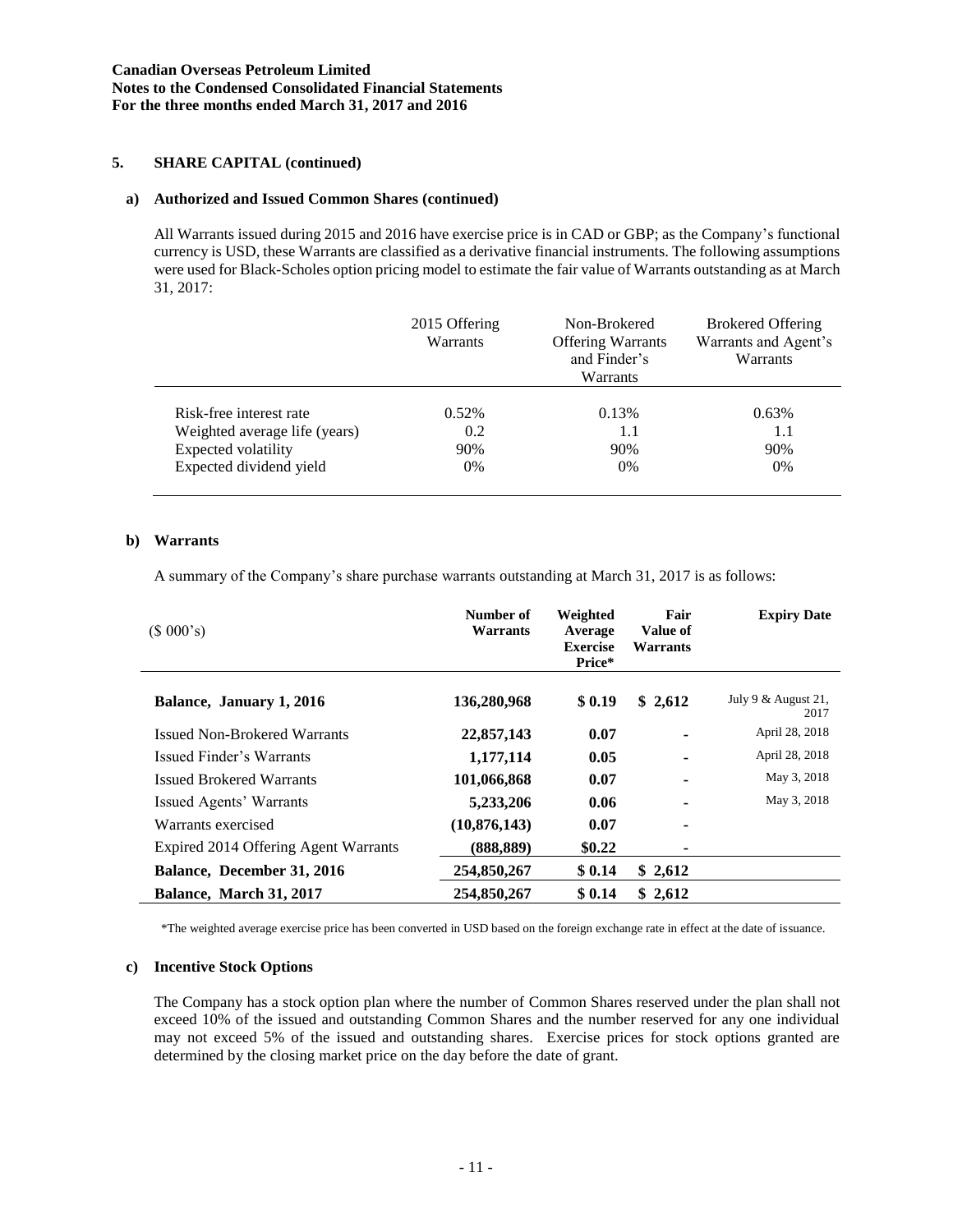# **5. SHARE CAPITAL (continued)**

#### **c) Incentive Stock Options (continued)**

There were no changes to the Company's stock option plan and no stock options were granted, exercised, expired and/or forfeited during the three months ended March 31, 2017. As at March 31, 2017, a total of 61,005,000 stock options to purchase Common Shares were outstanding, having a weighted average exercise price of \$0.11 per share and a remaining weighted average contractual life of 3.9 years.

| (\$000's)                                        | Number of<br><b>Options</b> | Weighted Avg.<br><b>Exercise Price*</b> | <b>Contributed</b><br><b>Capital Reserve</b> |
|--------------------------------------------------|-----------------------------|-----------------------------------------|----------------------------------------------|
| Balance, January 1, 2016                         | 19,315,000                  | \$<br>0.46                              | \$<br>48,014                                 |
| Granted                                          | 52,680,000                  | 0.09                                    | 2,097                                        |
| Expired                                          | (9,490,000)                 | 0.68                                    |                                              |
| Forfeited                                        | (1,500,000)                 | 0.35                                    |                                              |
| <b>Balance and exercisable December 31, 2016</b> | 61,005,000                  | \$0.11                                  | 50,111                                       |
| Balance and exercisable March 31, 2017<br>.      | 61,005,000                  | \$0.11                                  | 50,111                                       |

\*The weighted average exercise price has been converted in USD based on the foreign exchange rate in effect at the date of issuance.

Subsequent to quarter end, on April 30, 2017, 2,800,000 stock options were forfeited.

### **6. COMMITMENTS AND CONTRACTUAL OBLIGATIONS**

As at March 31, 2017, the Company has the following commitments:

| (\$000's)    | Total   | <b>Less than</b><br>One Year | <b>One to Three</b><br>Years | <b>Four to Five</b><br>Years | <b>After Five</b><br>Years |
|--------------|---------|------------------------------|------------------------------|------------------------------|----------------------------|
| Office lease | \$1.321 | 495                          | 826                          | $\overline{\phantom{0}}$     | $\overline{\phantom{0}}$   |

The Company is committed under operating lease agreements for the rental of office space in Calgary, Canada. The approximate total lease payments are \$1.3 million and are payable over the next three years.

### **7. FINANCIAL INSTRUMENTS**

The Company has classified its cash and cash equivalents, deposits and derivative liability as financial assets and liabilities at fair value through profit and loss and has measured them at fair value. Accounts receivable are classified as loans and receivables; accounts payable and accrued liabilities are classified as other liabilities; these items are measured at amortized cost.

The Company uses the following hierarchy for determining and disclosing the fair value of financial instruments depending on the observability of the inputs employed in the measurement:

Level 1: fair value measurements are based on unadjusted quoted prices in active markets for identical assets or liabilities. An active market for an asset or liability is considered to be a market where transactions occur with sufficient frequency and volume to provide pricing information on an ongoing basis. At March 31, 2017, cash and cash equivalents, are valued using Level 1 inputs.